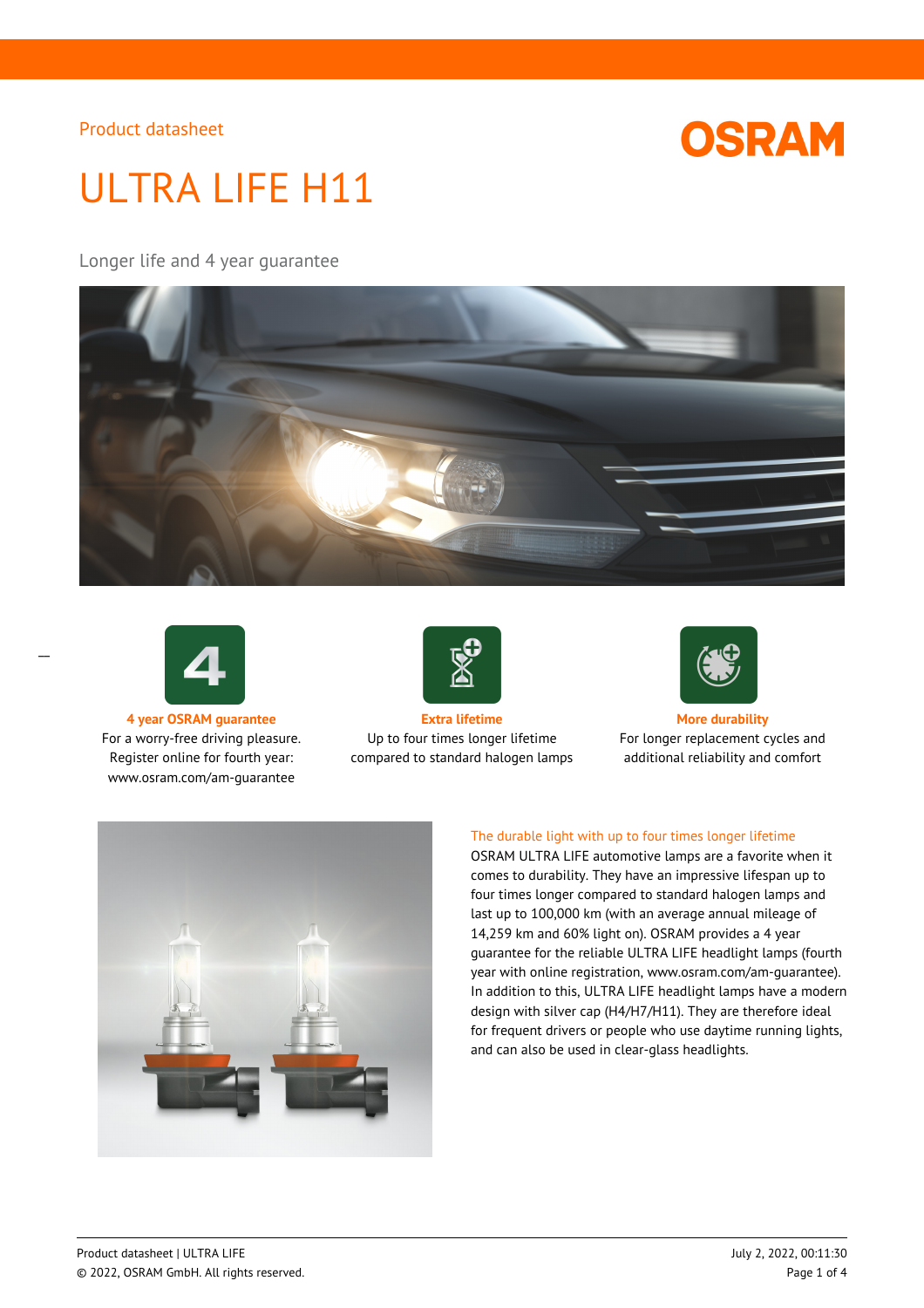#### Technical data

## **Product information**

| Order reference                             | 64211ULT               |  |
|---------------------------------------------|------------------------|--|
| Application (Category and Product specific) | Halogen headlight lamp |  |

## **Electrical data**

| Power input         | 62 W $^{1}$ |
|---------------------|-------------|
| Nominal voltage     | 12.0 V      |
| Nominal wattage     | 55.00 W     |
| <b>Test voltage</b> | 13.2 V      |

1) Maximum

#### **Photometrical data**

| <b>Luminous flux</b>           | 1350 lm |
|--------------------------------|---------|
| <b>Luminous flux tolerance</b> | ±10%    |
| Color temperature              | 3200 K  |

# **Dimensions & weight**



| <b>Diameter</b>       | $12.0$ mm         |
|-----------------------|-------------------|
| <b>Product weight</b> | $22.56$ q         |
| Length                | $67.0 \text{ mm}$ |

## **Lifespan**

| Lifespan B3 | 1000 h |
|-------------|--------|
| Lifespan Tc | 2000 h |

# **Additional product data**

| Base (standard designation) | <b>PGJ19-2</b> |
|-----------------------------|----------------|
|                             |                |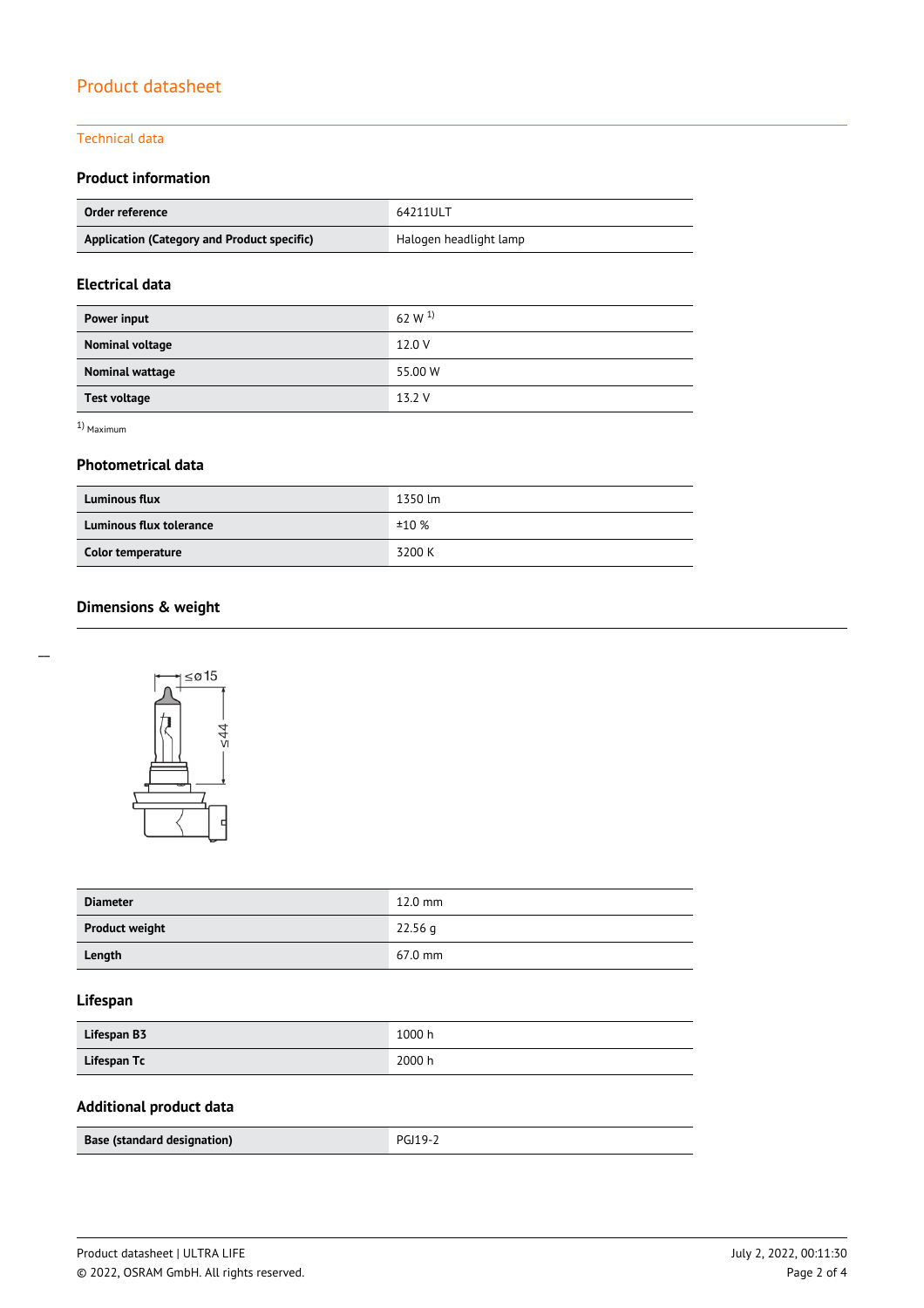# **Capabilities**

| <b>Technology</b>                       | <b>HAL</b> |  |
|-----------------------------------------|------------|--|
| Certificates & standards                |            |  |
| <b>ECE category</b>                     | H11        |  |
| <b>Country specific categorizations</b> |            |  |
| Order reference                         | 64211ULT   |  |

# **Environmental information**

# **Information according Art. 33 of EU Regulation (EC) 1907/2006 (REACh)**

| Date of Declaration               | 19-01-2022                                                                                                                                           |
|-----------------------------------|------------------------------------------------------------------------------------------------------------------------------------------------------|
| <b>Primary Article Identifier</b> | 4050300602387   4052899431164   4052899436114<br>  4052899436138   4052899436510  <br>4052899436190   4052899436473   4052899436176<br>4052899436275 |
| Candidate List Substance 1        | No declarable substances contained                                                                                                                   |
| Declaration No. in SCIP database  | In work                                                                                                                                              |



#### Others graphics

## Logistical Data

| <b>Product code</b> | <b>Product description</b> | Packaging unit<br>(Pieces/Unit) | <b>Dimensions (length</b><br>x width x height) | <b>Volume</b>          | <b>Gross weight</b> |
|---------------------|----------------------------|---------------------------------|------------------------------------------------|------------------------|---------------------|
| 4052899431164       | ULTRA LIFE H11             | Folding carton box              | 33 mm x 37 mm x<br>$71 \text{ mm}$             | $0.09$ dm <sup>3</sup> | 29.00 g             |
| 4052899431171       | ULTRA LIFE H11             | <b>Bundle</b><br>10             | $- X - X -$                                    |                        |                     |